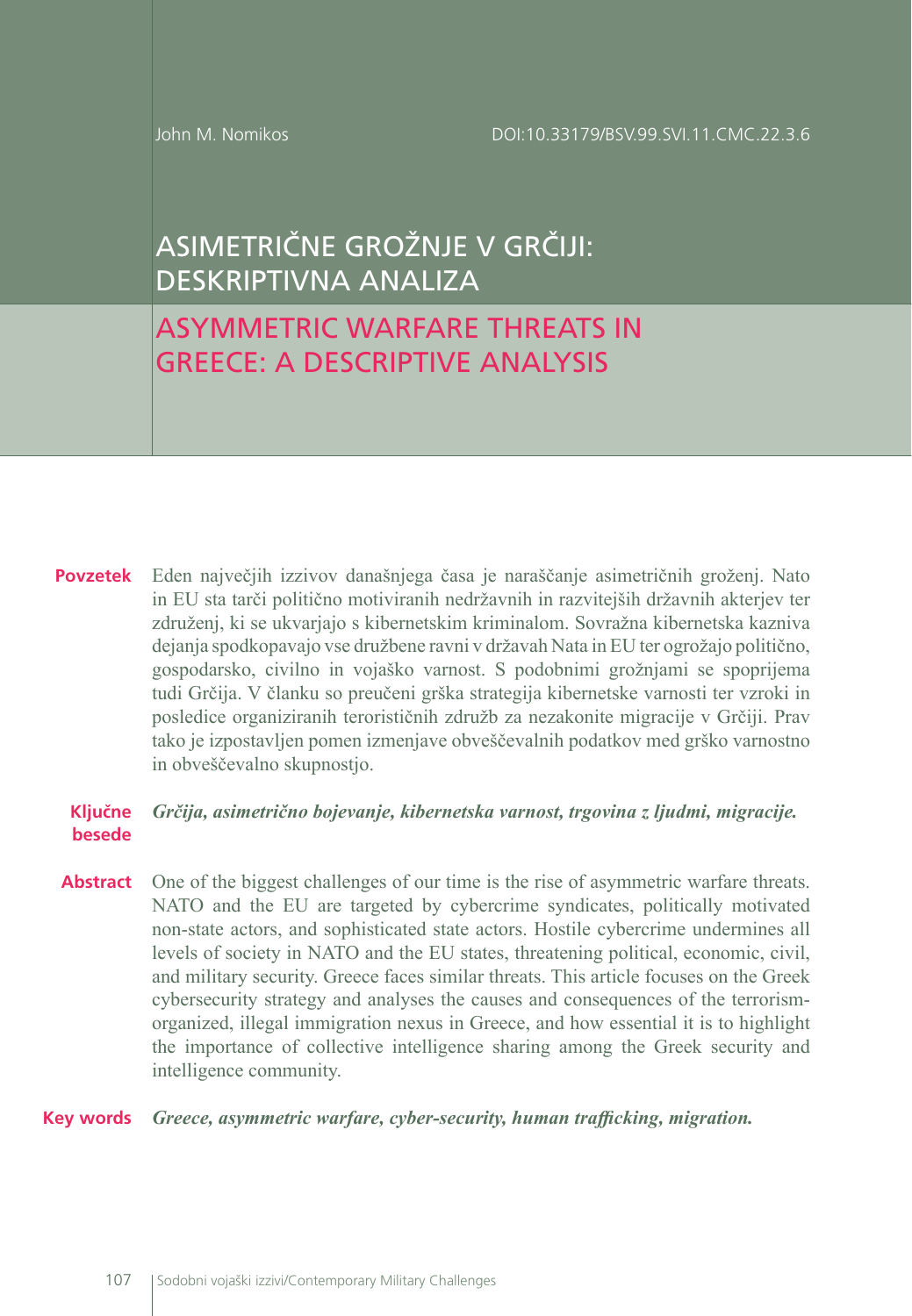**Introduction** As the security and intelligence community inexorably works its way into the 21st century, it faces an unprecedented time of challenges (Nomikos, 2014). The chaotic world environment of the post-Cold War (the Arab Spring, Syria, the Libya crises, the Iran nuclear issue, illegal immigration, human trafficking, Islamic radicalization, money laundering and transnational organized crime) covers a wide range of different issues to be understood, and a variety of new threats (e.g. biological viruses) to be anticipated. The rapidly developing information age presents advanced and complex information technology and methodologies to be mastered and integrated to make cyber-security and Human Intelligence (HUMINT) more efficient in combating terrorist incidents on critical infrastructure in Greek society (Nomikos, 2018).

> In 2020 the coronavirus Covid-19 entered our vocabulary with a passion and the devastating power of a galactic big bang (Symeonides, 2020). As we speak, the impact of the pandemic is upending government policies, international and domestic economic relations, defence and world health policies, public confidence in those who rule, and the established states themselves. Inevitably, the "post-pandemic" world will be changed to its core.

> Greece is located in the Balkan and Mediterranean region and is an active member of the EU and NATO. Today, one of the biggest challenges for Greece is to modernize its intelligence community and its cyber-security public institutional framework to efficiently confront cyber-attacks.

> It is in this context that the present policymaking article highlights the asymmetric warfare threats that Greece now faces*.* The article emphasizes the problems and prospects of Greek HUMINT, cyber-defence, and the strategic significance of intelligence sharing cooperation between the Greek Intelligence Service (NIS-EYP), the law enforcement anti-terrorism squad (EKAM), military intelligence, and the coastguard counter-terrorism units. The article concludes that collective action is the most important tool for the security and intelligence community, depending on shared intelligence and joint assessment to prevent prospective major terrorist acts in Greek society.

### **1 GREEK CYBER SECURITY: PREVENTION AND RESILIENCE**

In 1999, the Greek Minister of Defence decided to establish an Office for War Information which was placed in the Greek National Defence Staff. Since then, civilian experts and military officers have been educated, trained, and managed to create a specialized force (Stavrakakis, 2011). Over the past months of 2020, the Greek government has faced serious problems, as many websites have been attacked and as a result some of them went offline. The websites affected by the cyber-attacks included, among others, the Greek Parliament, the Ministry of Athens Stock Market and several Greek businesses (Liaropoulos, 2020). Media reports have attributed the attacks to Turkish hackers. Today Greece is called upon to provide *security and*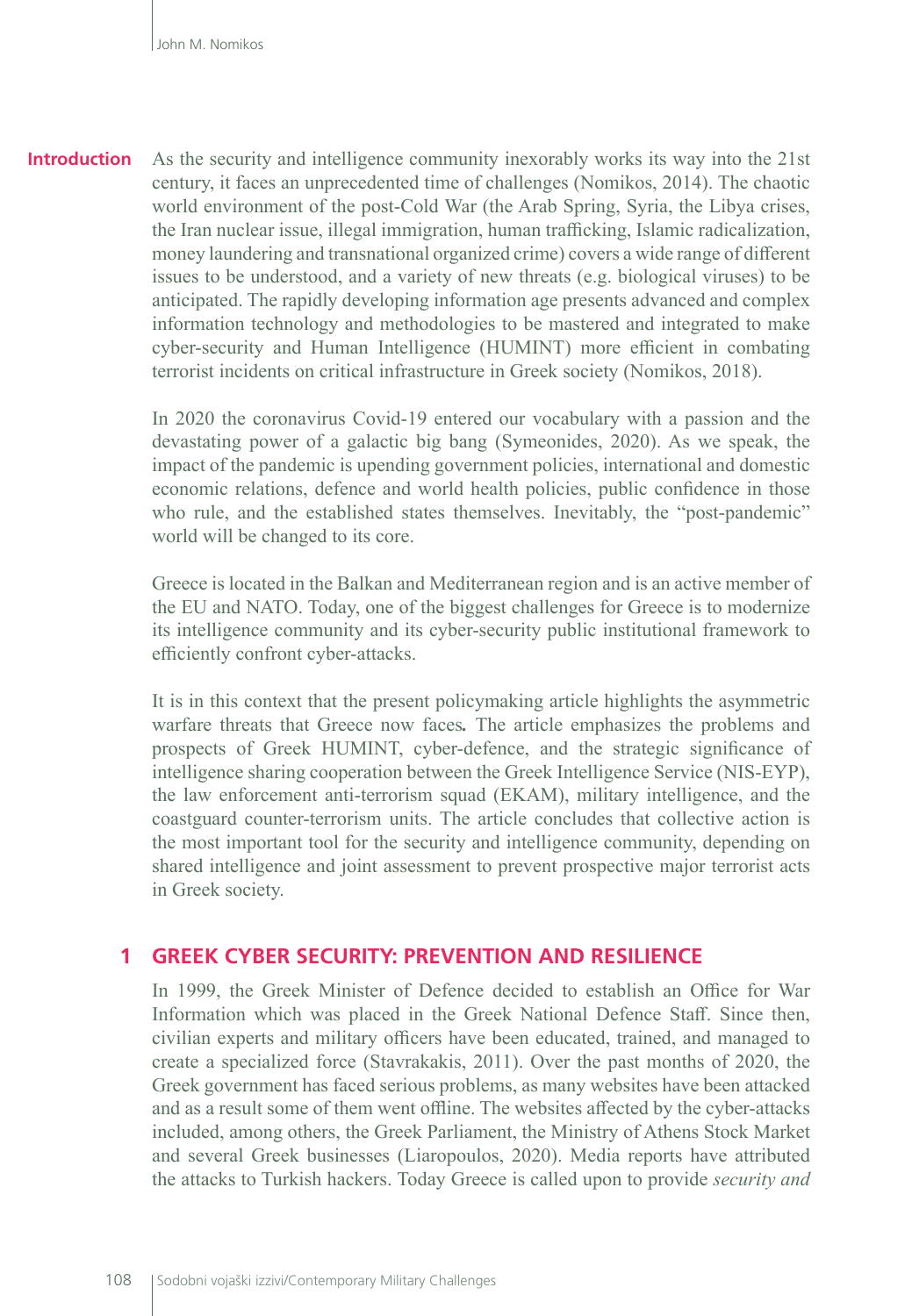*become resilient*. In Greece, the vast public sector cyber-security umbrella that has the responsibility for the *prevention* of cyber-attacks includes the following agencies:

- The National Intelligence Service (NIS-EYP). Characterized as the Authority of International Security (INFOSEC), it ensures the security of national communications and information technology systems. The Greek Intelligence Service is also responsible for the certification of classified material of national communications. It was designed as the National Authority for the Protection of Cyber-Attacks, and prevents cyber-attacks on communication networks, storage facilities and information systems.
- The National Computer Emergency Response Team: in accordance with decisions by the Government Council for Foreign Policy and National Defence, the National Computer Emergency Response Team coordinates the activities of Intelligence Services related to the collection and disposal of information. It cooperates with the Department of Military Intelligence (E-5 branch) on issues of drafting regulations, certification systems, and the prevention and management of cyber-attacks.
- The General Secretariat of Communications of the Ministry of Infrastructure, Transport, and Networks collaborates with the directorate of banking supervision. It operates as the authority of telecommunications and shapes the national security strategy, managing the implementation of the security of public networks, energy security and cyber-communications.
- The General Secretariat for Information Systems of the Ministry of Finance: the Office of Information Systems Security and Data Protection and Infrastructure is responsible for drafting the standards for plans, development and operation of the information systems' security and quality control.

In the past ten years, Greece has faced dramatic austerity measures. In 2017 the Greek government decided to establish the National Cyber Security Authority (NCSA), which is being created to bridge the organizational and coordinative gap between the stakeholders (the Ministries of Defence and of Digital Policy and the Media, and the National Intelligence Service) involved in cyberspace security in Greece, in both the public and private sectors. The National Cyber Security Authority evaluates, revises, and updates the National Cyber-Security Strategy in order to make Greece a safe and resilient state (UNIDIR 2020).

## **2 ILLEGAL IMMIGRATION AND HUMAN TRAFFICKING: A GREEK NATIONAL SECURITY THREAT**

In April 2020, Greece experienced a major resurgence of illegal alien arrivals, replicating the worst moments of the 2015 mass invasion of illegal immigrants, primarily via the Greek islands in the northern Aegean Sea. Human traffickers, operating along Turkey's Aegean shores, often with the collaboration of the Turkish authorities, have perfected their system of pushing the immigrants across the narrows: the inflatable boats are shoved into the water in broad daylight, their passengers are well-equipped with life jackets, and smugglers of different nationalities, carrying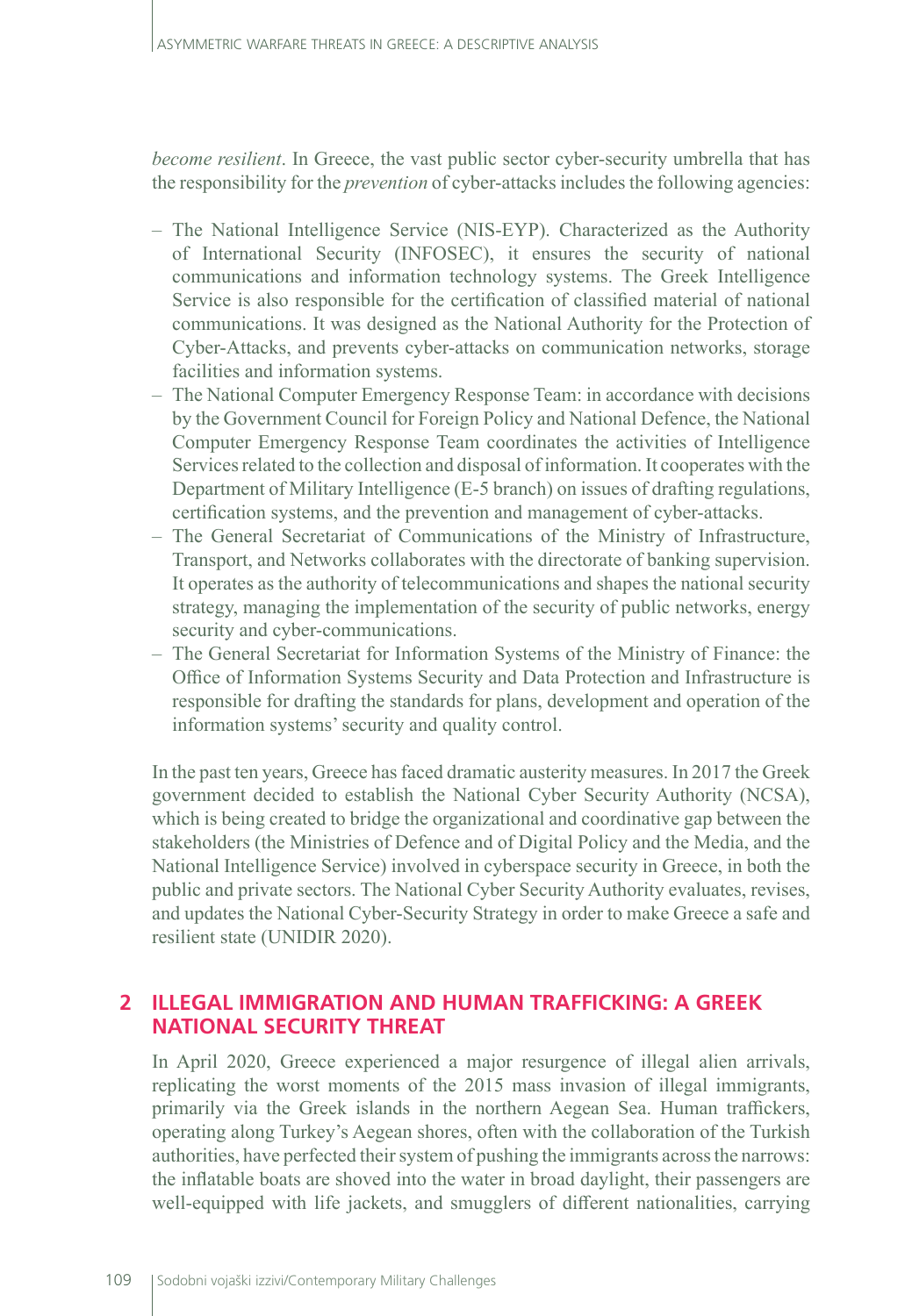the latest technology mobile phones, steer directly to the Greek island of Lesbos, where Non-Governmental Organization (NGO) receivers are waiting in order to immediately disembark the arrivals and move them to the interior of Lesbos (Symeonides, 2019).

Because of the overburden of illegal immigrants, the critical situation was dramatically highlighted by riots in late September 2019 at the Moria hotspot, which was holding nearly 24,000 people when its original capacity was put at 3,000. The current onslaught from Turkey does not only bring in tens of thousands of uninvited and undocumented aliens, it also promises infiltration by Islamist terrorists seeping out of Syria, with Turkey's tacit approval (Symeonides, 2019).

In the specific case of Islamic terrorism, Greece has been in a lull for a long time, judging that "Greek-Arab friendship" is enough to preclude large-scale Islamist terrorist incidents on Greek soil. This impression is outdated for many reasons: the times have changed radically, especially since the Arab Spring and the rapid rise of ISIS/Daesh; the steady flow of Muslims into Greece has come with an increasing resentment of the newcomers towards the host country; Turkey's subversive tactics and constant hostile probing of the Greek domain make this resentment a potent "unconventional" weapon against Greece; and the possibility of a "lone wolf" action is always present and must not be overlooked (Symeonides, 2019). There is little evidence of the Greek government trying to change to specifically face this highly likely threat. The open border alone invites those who may be planning to hit "infidel" Greece in a demonstration of Islamic might. Greece's convergence with the USA and Israel provides additional political and ideological incentives to potential terrorists in the post Covid-19 era.

Greece needs to grow serious about the critical issues of national security. With Islamist radicals entering Greece in, most likely, increased numbers, the official response to the threat is to send out intelligence (HUMINT) and police officers (EKAM) with lists of names and photos to monitor the crowds freely trudging into Greece. Even the most casual observers cannot but be amused at the "lists and photos" approach to this key security threat, which requires advanced monitoring and detection methods.

The Greek government must take the following recommendations on board immediately in order to tackle non-traditional threats and protect the safety of the Greek and European citizens in the European Union member states (Bruske, 2016):

- Declare a state of national emergency and close the land and sea borders to illegal immigrants;
- Move legislation through parliament post-haste to severely tighten asylum laws and enable the re-vetting of asylum-seekers suspected of fraud with the question of deportation;
- Accelerate deportations and the evacuation of squats;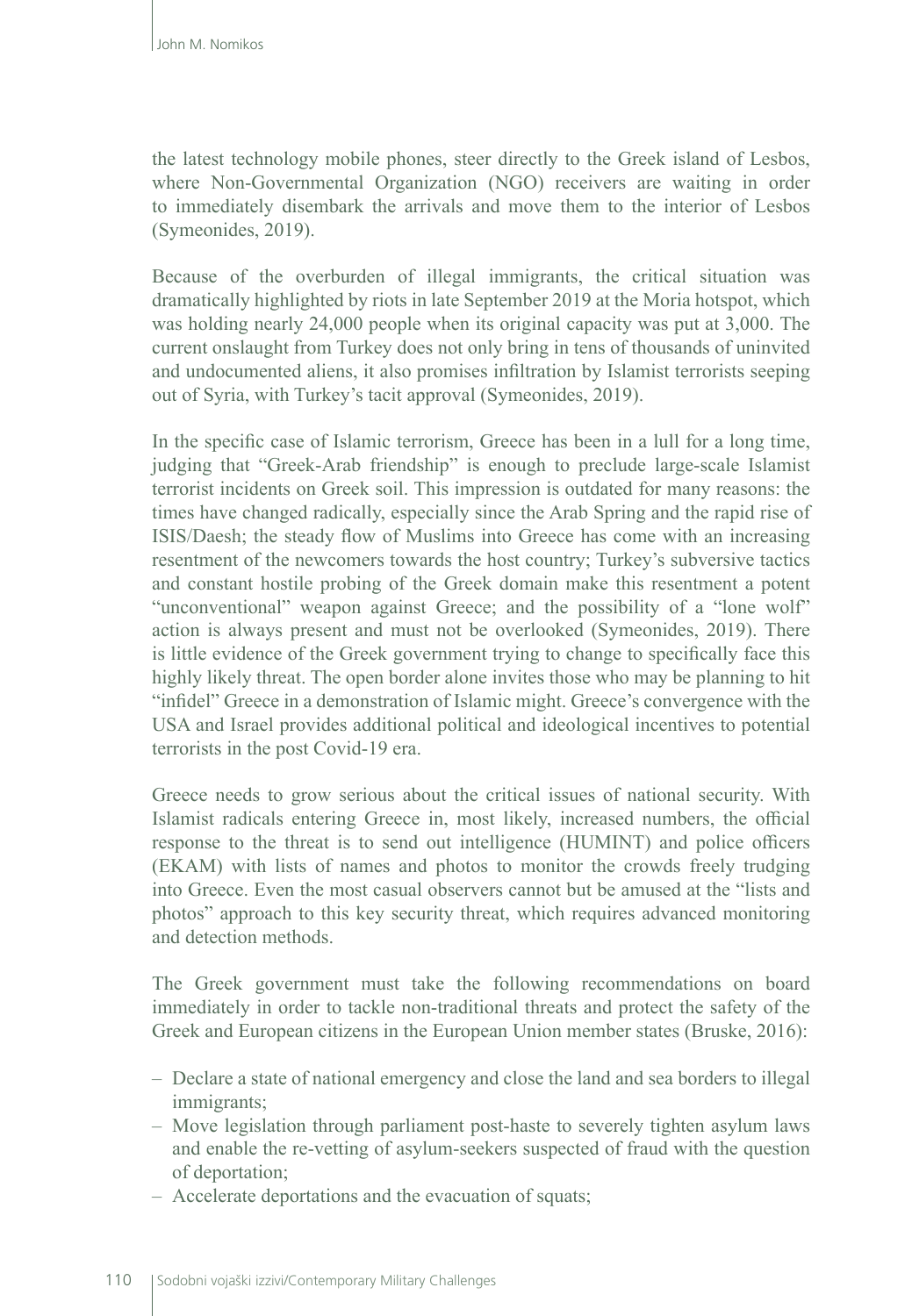- Immediately allow stop-and-question police operations in urban centres;
- Tighten the rules pertaining to NGOs and immediately prohibit foreign NGOs from operating inside Greece in support of illegal aliens;
- Intensify and expand intelligence cooperation (HUMINT) with other EU/NATO countries in pursuit of jihadis hiding within the throngs of illegal aliens;
- Increase funding for human resources and training for Greek law enforcement personnel.

In the post Covid-19 era, the above list of recommendations represents the minimum the Greek government should be doing in trying to stem the flows of illegal immigrants to Greece.

## **3 GREEK INTELLIGENCE SHARING COOPERATION IN COMBATING NON-TRADITIONAL THREATS**

Human Intelligence (HUMINT) and cyber security threats are both an internal and an external problem. The Greek intelligence service (NIS-EYP), the police antiterrorism squad, and the department of defence are responsible for domestic security. However, there is not a "security and intelligence culture" in Greece, and this makes it difficult for security and intelligence services to overcome governmental obstacles (lack of evaluation of human resources and nepotism) in order to establish a productive and effective HUMINT and cyber-security intelligence sharing (Nomikos, 2008).

It was not until the Madrid (2004) and London (2005) terrorist attacks, which deeply shocked the European Union member states and served as a terrible reminder of the threat posed by terrorism, much like its American counterpart, that the European approach to understanding Islamic terrorism changed from ascribing the attacks to the failure of intelligence or even imagination to a failure of education (Nomikos, 2007). It is worth pointing out that the Western Balkans has also been considered the home of Islamic extremists. Professor J**ó**zsef Kis-Benedek, a Hungarian security expert, states that "followers of conservative and extremist Islam endanger the secular system by labelling normal, moderate religious people as apostates. Many radical people are organized in small groups, in a heterogeneous environment, under the subordination of a radical imam" (Benedek, 2018).

Despite the swirling changes that the Greek law enforcement and intelligence community has undergone in the past few years, enough is known of the world that intelligence will confront beyond 2020 (e.g. biological threats) to begin the reshaping (Nomikos, 2014). The world will require intelligence to be dispersed, sharing its information and analyses with a variety of would-be-coalition partners, including foreigners and people outside governments such as specialized think-tanks which focus their agenda on intelligence studies.

Furthermore, the key element for a successful and efficient Greek HUMINT and cyber security strategy against non-traditional threats (biological warfare, CBRNE,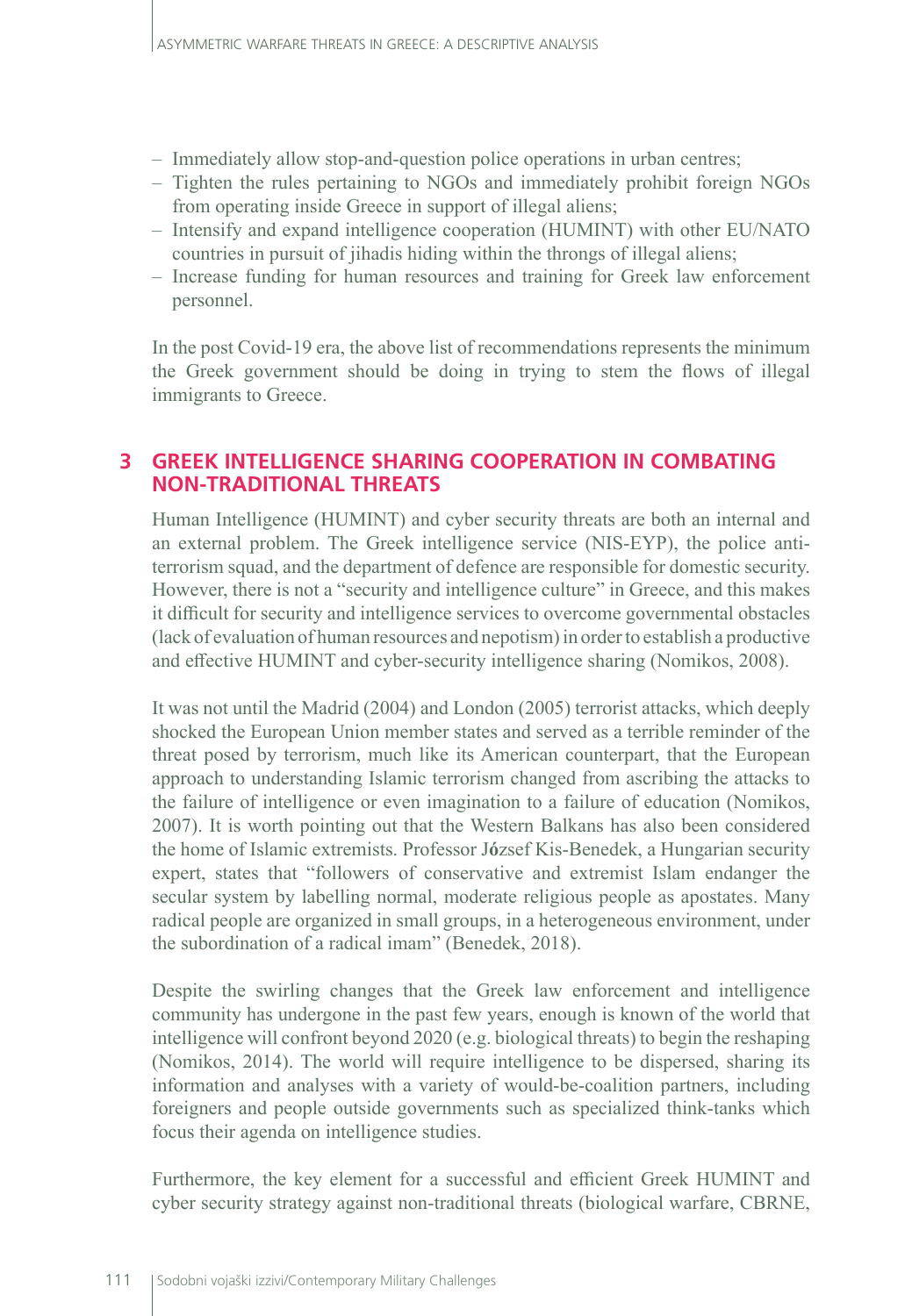transnational organized crime networks) is the coordination and quick response of public institutions and the private sector (Nomikos, 2018). A systematic collaboration could manage to *establish a scientifically superior multi-disciplinary HUMINT and cyber security expert team* which could cope with large scale cyber-attacks and terrorist incidents on Greek critical infrastructure. Easy access to the internet, the use of a billion computers and the vast digital networks prevent strict control of the state authorities of the internet.

#### The non-traditional asymmetric threats of the 21st century require intelligencesharing cooperation, which is the most important weapon in the battle against terrorist acts in order to protect the safety of Greek society and Greece's critical infrastructure in the public and private sectors. Today every state's enemy is not a conventional one, but a faceless and remote entity such as the pandemic (Covid-19). **Concluding remarks**

Cybersecurity and defence have long been part of the EU and NATO, and they have begun to see each other as complementary partners in building their cyber resilience. Similarly, Greece shares intelligence with the EU and NATO member states as part of the agreement on a technical arrangement on Cyber Defence in February 2016 between NATO's computer incident response capability and the EU's Computer Emergency Response Team (Lete, 2017).

Furthermore, the EU member states must explore ways to collaborate more on human intelligence by introducing a *"common European Intelligence Culture"* as well as cyber security standards by endorsing European cyber security policies in order to enhance critical infrastructure within the European Union.

Regardless of the ten-year financial crisis and the pandemic (Covid-19), Greece, a EU and NATO member, has managed to form a National Cyber Security Authority (NCSA) under the auspices of the Ministries of Defence and of Digital Policy and Media, and the National Intelligence Service, and to reconsider further reform of its security and intelligence community.

Finally, *collective action* on intelligence sharing between Greek Law Enforcement and the civilian and military intelligence communities is a necessary weapon in the battle to *contain illegal immigration by sealing the European Union's borders and support the safety of the citizens in the European Union member states!*